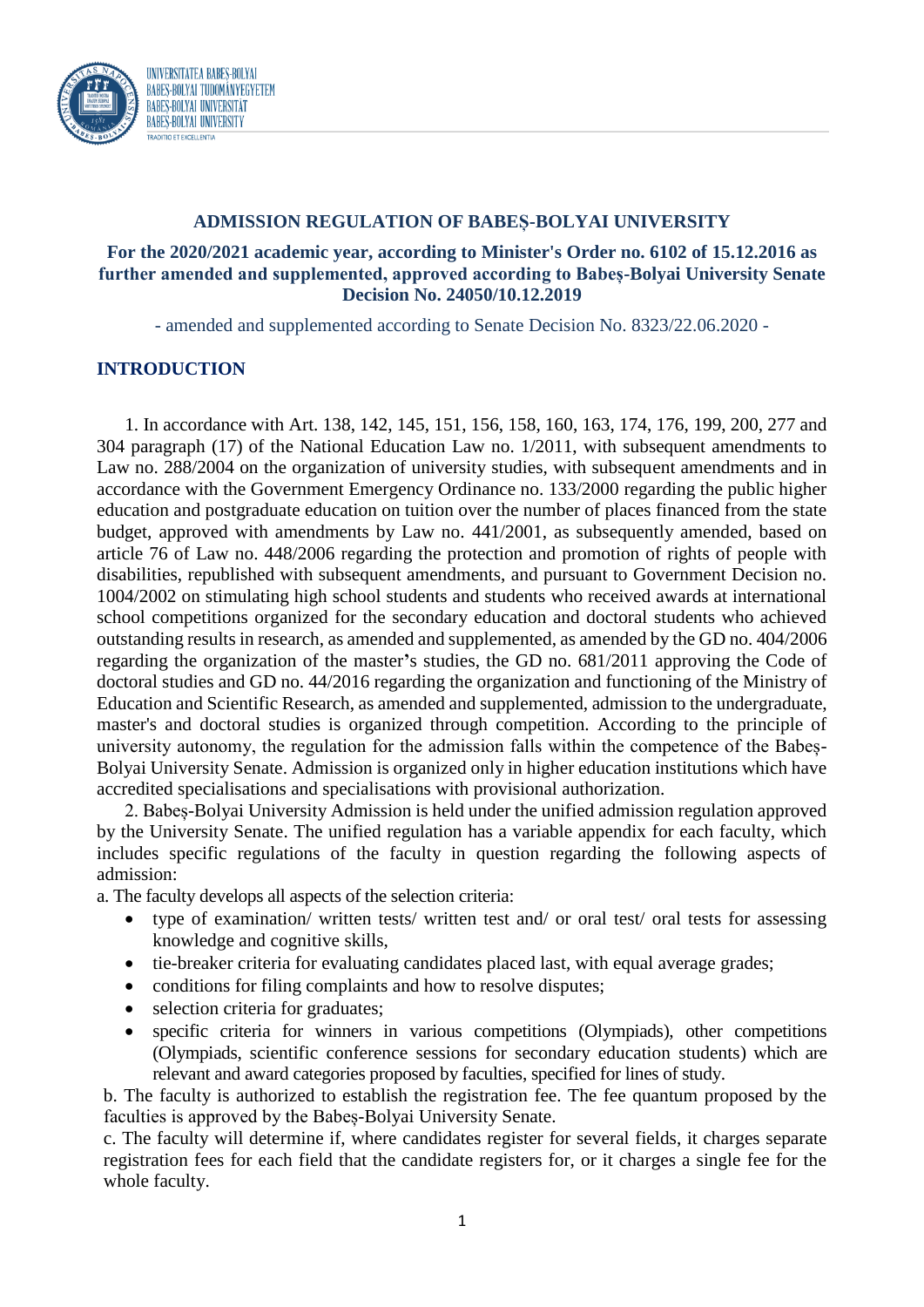d. For bachelor studies, the faculty will specify the modality of distribution of candidates per specialisations/ study programs accredited to function provisionally, or accredited to function within Babes-Bolyai University, in accordance with the existing law. For the master's studies, admission is done in the fields of accredited master's studies, for the study programs legally established under Babeș-Bolyai University, in accordance with the existing law.

e. The faculty establishes the special documents to be submitted, which are other than those provided for in this Regulation, and are necessary for the admission exam.

f. The faculty establishes the exact dates for the exam tests, the date for posting the results, the deadline for filing complaints and resolving disputes, the deadline for confirmation of places and submitting documents, respecting the periods provided by the academic calendar of admission (9- 24 July 2020, respectively 7-16 September 2020).

3. The faculty annex is adopted by the Faculty Council, at the proposal of the admissions committee, within 10 working days from approval of this Regulation in the Senate.

## **A. GENERAL REQUIREMENTS FOR ADMISSION ORGANIZATION**

- 1. Admission to higher education is organized as follows:
	- a. for state funded places;
	- b. for places on tuition (full time, part time and distance learning). The number of state funded places is established by the line minister's order. The candidates who place themselves under the admission line to state funded places, in descending order of average grades or scores, but who meet the minimum requirements for admission and who request it explicitly in the application form, as well as those who opt for this form or may be admitted only to this form may apply for the tuition places. The total number of candidates admitted on state funded places or places on tuition cannot exceed the total capacity of students assigned to each field or each specialisation/ study programme.

2. In the Babeș-Bolyai University admission is organized for the following cycles of university studies:

- a. undergraduate studies on state funded places and places on tuition, full time, part time and distance learning
- b. master's, state funded places and places on tuition, full time and part time education; Candidates from the Republic of Moldova, regardless of the admission level (undergraduate or master's level), have to prove Moldovan citizenship, if the candidates compete for the places specially allocated for them. In case of double citizenship, the Romanian-Moldovan citizens will choose the citizenship with which they want to register for the admission, and this option cannot be changed during admission in the respective academic year. At master**'**s level, the distribution of candidates from the Republic of Moldova on state funded places is done after each session of admission at the university level (all master's programmes).

For the Roma candidates, distribution of state funded places will be made in accordance with the provisions of the line ministry. Additional documents necessary for occupying the state funded place will be established through the provisions of the line ministry. Candidates who opt for places reserved for Roma ethnics will submit upon registration a recommendation issued by a legal organization of the Roma (signed), attesting their belonging to this ethnic group. Reserved places will be allocated to faculties by the Rector's office according to candidates request at registration. According to art. 7, which applies in their case also, they can benefit from state budget financing for the first year one time only. If they have been admitted to the first year before and they have been expelled they can occupy after admission only a place on tuition.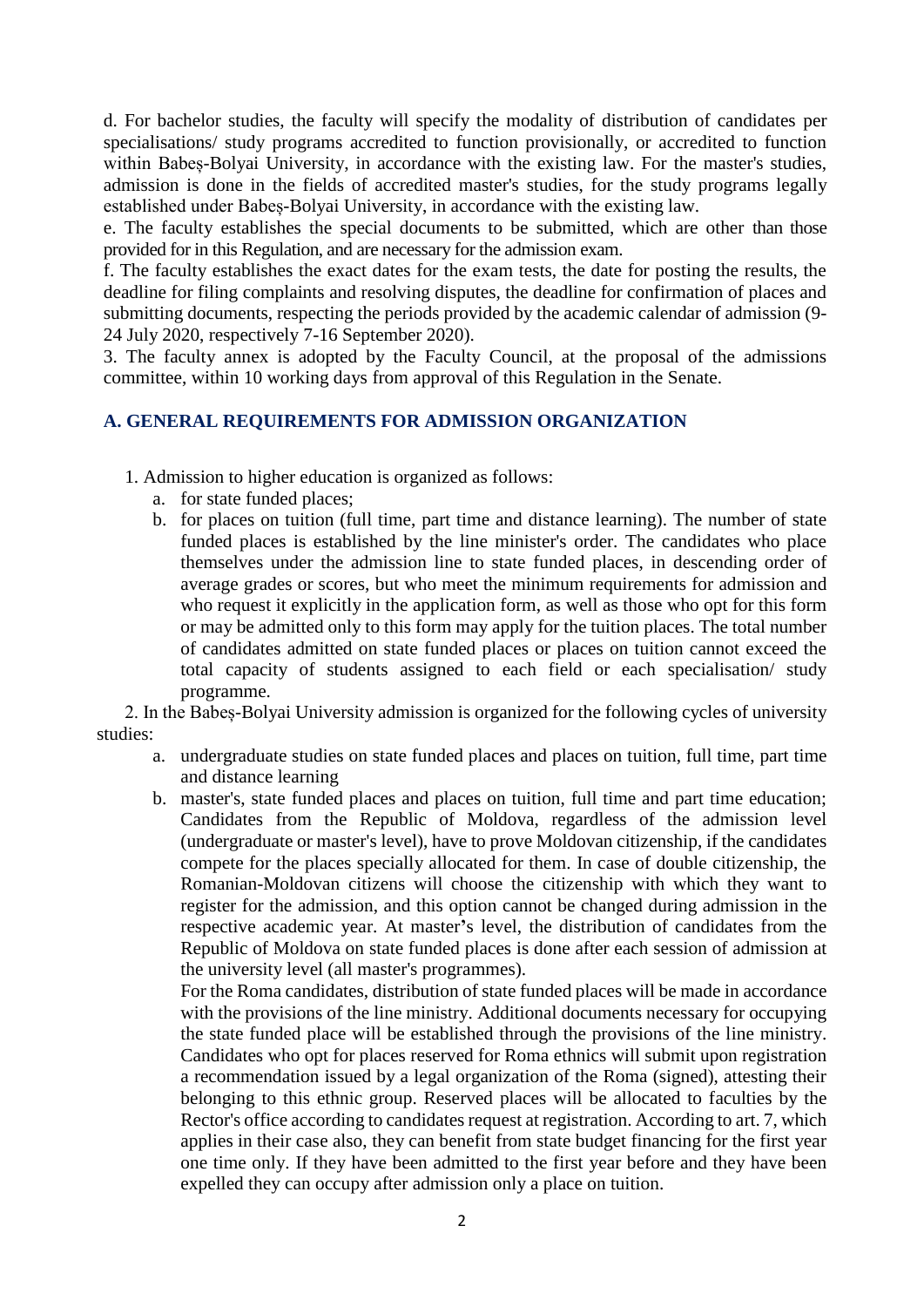According to Law no. 221/2019, the public higher education institutions will allocate at least 10 state funded places, within the approved total number of student places, to graduates with a baccalaureate diploma from the social protection system. If the places are not filled, the universities will redistribute them to the other candidates.

- c. faculties must ensure additional support adapted to the needs of candidates with disabilities and they must ensure their access in the institution.
- d. for the doctoral studies, admission is done through competition in accredited or provisionally authorized doctoral schools in the fields of doctoral studies approved in accordance with the Code of doctoral studies, approved by GD no. 681/2011 and with the existing law.

3. Admission to undergraduate studies is organized for the undergraduate fields established by Government Decision no. 640/2019, and admission to master's studies is organized for the master's degree fields established by Government Decision no. 641/2019.

4. The following cannot constitute criteria for selecting candidates: age, gender, ethnicity, first language (mother tongue), religion, race, political affiliation, association with legally constituted organizations (or whose activity does not infringe Romanian law) or chronic diseases without risk to society.

5.a. Admission to undergraduate higher education is open to high school graduates with a baccalaureate diploma or equivalent diploma, as well as to graduates of studies abroad acknowledged as such by the authorized directorates, Romanian citizens. Admission to all university cycles is open to citizens of Member States of the European Union, of the states within the European Economic Area and the Swiss Confederation on the same terms provided by law for the Romanian citizens, including the tuition fees.

b. Graduates with a bachelor's degree may apply for admission to master's degree studies regardless of the year of graduation. Admission to all university cycles is open to citizens of Member States of the European Union, of the states within the European Economic Area and the Swiss Confederation on the same terms provided by law for the Romanian citizens, including the tuition fees.

The Centre for International Cooperation and faculties will provide information regarding admission of foreign citizens.

6. A candidate can apply for admission simultaneously in multiple domains/ study programmes/specialisations from Babeș-Bolyai University or other higher education institutions, as established by their Senates, but may be admitted to a single specialisation/study programme on a state funded place, according to this Regulation. The candidate may be admitted to at most two study programs simultaneously. The candidate must choose the specialisation/study programme where s/he wishes to receive state funding, by submitting a file with documents in the original. Except for the international Olympiad medallists, who can opt for two state funded specialisations/programmes. Tuition deductions in case of concurrent studies at Babeș-Bolyai University are regulated through special regulations approved by the Babeș-Bolyai University Senate. The deadline for submitting the original documents at the Babeș-Bolyai University is the confirmation deadline established by the faculty.

7. Students of higher education institutions, enrolled during previous years on state funded places, who decide to opt for a second specialisation and are admitted to this new specialisation can receive subsidy from the state budget only during the normal period of study (subtracting from the study duration of the new specialisation the budgeted years of study of the initial specialisation). If the first specialisation is on tuition, the second specialisation can be carried out with funding from the state budget, following a successful admission on the budgeted places.

The same rules apply to 1st year students. If they were expelled or they withdrew from a state funded place, they must take the admission exam in order to be enrolled as students.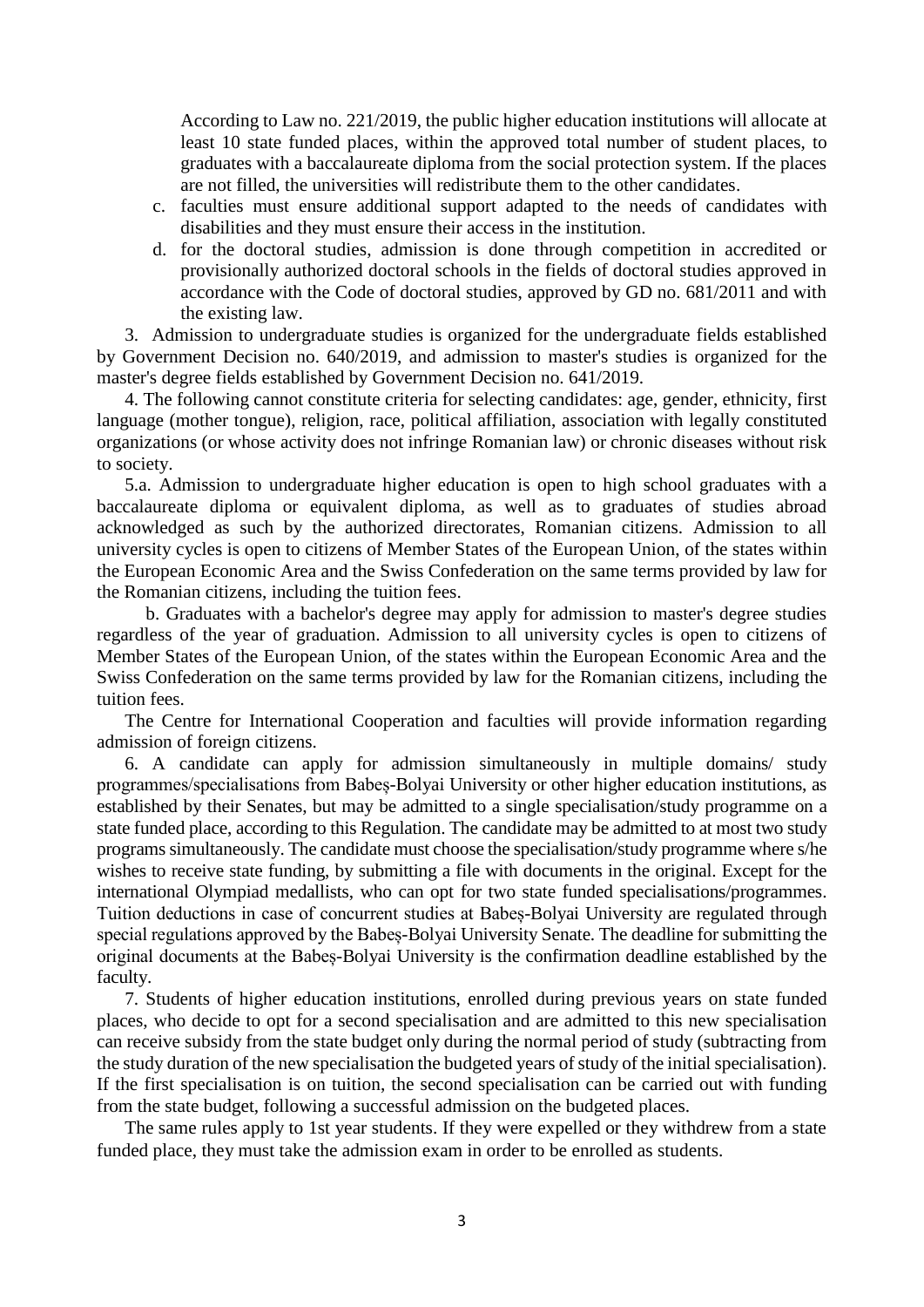State funding of the normal cycle of study means benefiting from state funding for each year of study only once. Any other situation, except for the social cases, involves paying tuition for the academic year of study

The candidate must fill in a form upon registration (according to Art. 10) hereby declaring (upon candidate's signature) whether the candidate has been enrolled to undergraduate/ master's degree studies. According to criminal law (Penal Code Art. 320-327), any false official documents, false statements, use of forgery etc. that are likely to produce legal effects are sanctioned with imprisonment, upon case, from 3 months to 3 years. The candidate who is in any of the situations provided by the criminal law concerning forgery will be expelled and Babeş-Bolyai University will proceed to inform the authorities entitled to carry out criminal investigations.

8. Graduates with or without bachelor's degree/graduate diploma from public and private higher education can sit for admission to a new specialisation for the other places approved, as follows:

- a. if the first specialisation was state funded, the second specialisation will be on tuition;
- b. if the first specialisation was on tuition in the public or private higher education, the second specialisation may be state funded, following successful admission on a state funded place. In both cases, candidates are required a statutory declaration (in the application form) regarding the period in which they received state funding throughout the study of the first specialisation.

9. Students on tuition at public higher education institutions who have been admitted during previous years, may sit for admission in order to switch to a state funded place under the limited number of state funded places, and therefore will be enrolled in the first year of study.

10. Students of higher education institutions with accredited specialisations or with provisional authorization who were admitted following the admission examination can benefit from recognition of previous studies, in accordance with the Regulation of each faculty.

11. Candidates who during high school studies obtained distinctions in school Olympiads and/or other national and international competitions may benefit from special admission facilities or conditions according to faculties regulations.

Candidates who during high school studies obtained distinctions (1st, 2nd, 3rd prize, honourable mention) at school Olympiads acknowledged by the line ministry, or the first prize or the gold medal in national school Olympiads can enrol, without admission, on state funded places. Because scholarships for these candidates are granted according to GD 1004/2002 on the National Education Law, Law 235/2010 and Ministerial Ordinance OMECTS 3890/2011, faculties will submit to the Rector's office nominal lists of these candidates, indicating the specialisation (specialisations), competition, year and position/prize received.

12.a. Master's admission is open to all licensed within the limit of places and accredited programmes of the university.

b. For master's level programmes submitting a certificate of language proficiency in a foreign language is mandatory. The language certificates released by faculties and the certificates in the annex are accepted.

c. For undergraduate and master's degree studies, organized in the mother tongue/in a foreign language, the admission test is taken in the language of the academic study programme. For programmes with teaching in several languages, where candidates choose several options, they will sit for the admission exam in the language of teaching according to their first option. For the other language options an examination in the language of the programme in question will be required, or as required, the entrance exam in the respective language.

13. Admission to doctoral studies will take place according to the Babeş-Bolyai University doctoral studies admission methodology.

14. Distance learning and part-time education may be organized only by the faculties which have a temporary functioning authorization, respectively accreditation for the specialisations/programmes in question.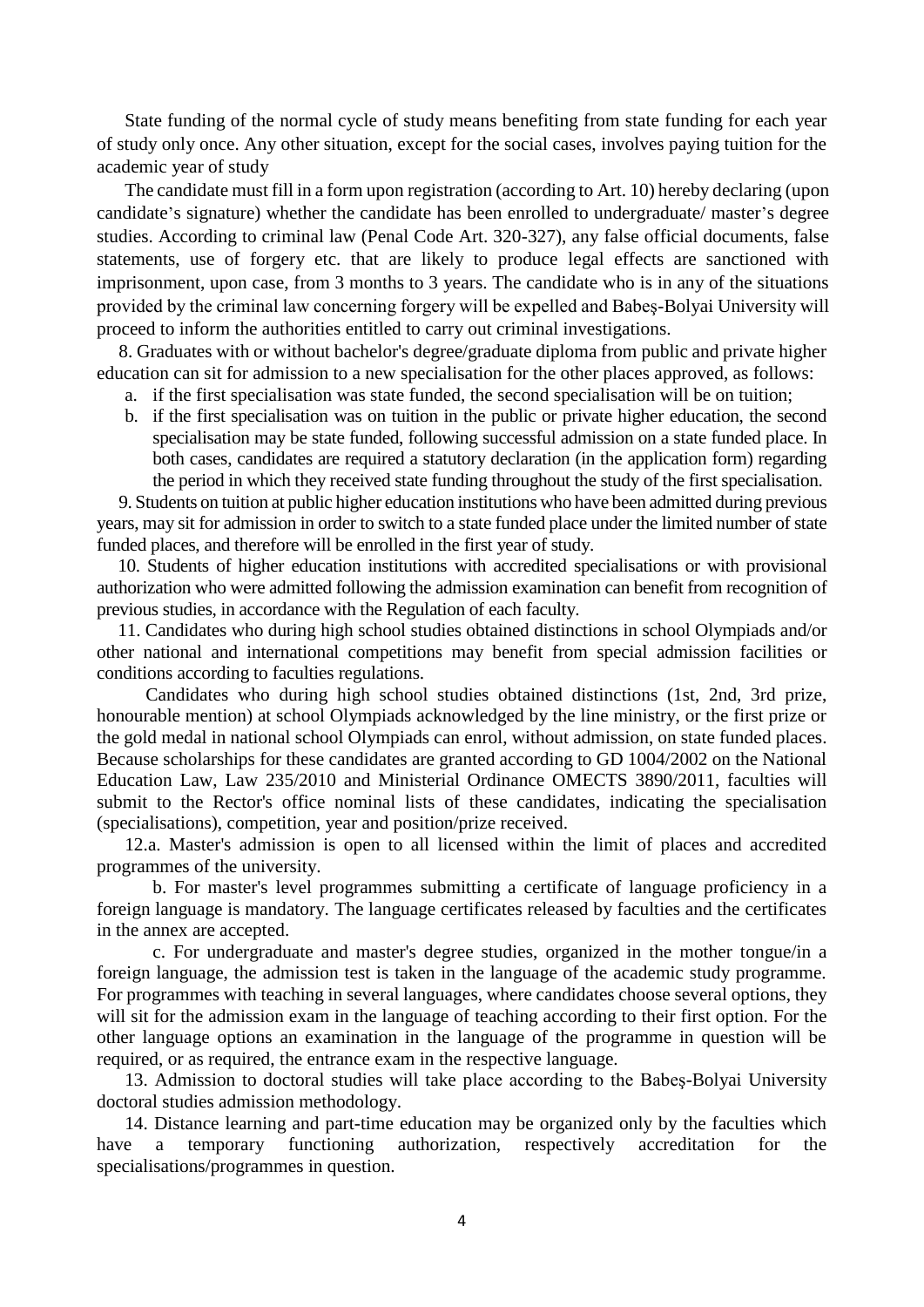15. Babeș-Bolyai University Admission is done strictly in descending order of the overall average grades (or of the number of points) obtained by the candidates, according to the system of selection and tie-breaking, candidates choice for a particular field, line of study or form of education within the number of places for which the competition is organized. If there are more candidates with equal overall scored on the last place, the quantifiable tie-breaking criteria established by the faculties' councils will apply. The tie-breaking criteria for the candidates must be conceived so that they ensure full transparency. Faculties will provide at least two such tiebreaking criteria.

16. The overall averages obtained by the candidates (i.e. the overall score) are valid for determining the order of classification only for the faculty, specialisation and line of study mentioned by the candidate in the registration application.

#### **B. ADMISSION EXAMINATION**

### **I. PREPARATORY ACTIVITIES**

1. Under the authority of the dean, in every faculty is constituted the Admission Committee 2020 and the Permanent Office of Admission provides the candidates, throughout the year, with information on admission in the respective faculty. The Permanent Office of Admission provides presentation and information activities through all means of communication, according to the promotion strategy of Babeș-Bolyai University specialisations prepared by the pro-rector's office and approved by the Administration Council and in accordance with the strategy of each faculty.

2. The admission committees and the Permanent Admission Offices from faculties will inform about and display all details regarding the candidates' registration, the registration offices, and models for filling the registration form, etc., within 10 days of the adoption of this Regulation. Posting means that the information in question is always posted on the notice board of the faculty (university) and on the websites of the organizers.

### **II. GENERAL ADMISSION CRITERIA AND GUIDELINES**

1. Admission is organized by the faculties of the Babes-Bolyai University under the direction of the vice-rector responsible with the admission and of the admission committee of the University, in compliance with the laws in force.

2. Admission on state funded places is strictly limited by the number of places allocated to the University by the Order of the line minister.

3. Admission to distance learning, part-time education is based on the same criteria on separate lists of candidates, just as the admission to full time learning on the places established in this respect. Distance learning, part-time education is organized only on tuition.

4. At undergraduate level the minimum admission score is 5 (five) and at master's level the minimum admission score is 6 (six). Faculties may require in the elaboration of specific selection criteria a higher minimal average below which candidates cannot be admitted. If the classification was based on points, their transformation in grades is required, the transformation system being displayed together with the final lists. For high school grades obtained in other countries, if graduation documents have been recognized as equivalent according to law, the average grades or points will be converted into grades according to the scoring system applicable in Romania, according to the stipulations of the line ministry.

5. Candidates who do not meet the criteria for establishing the admission average score cannot register for admission in the specialisations that take into account such issues.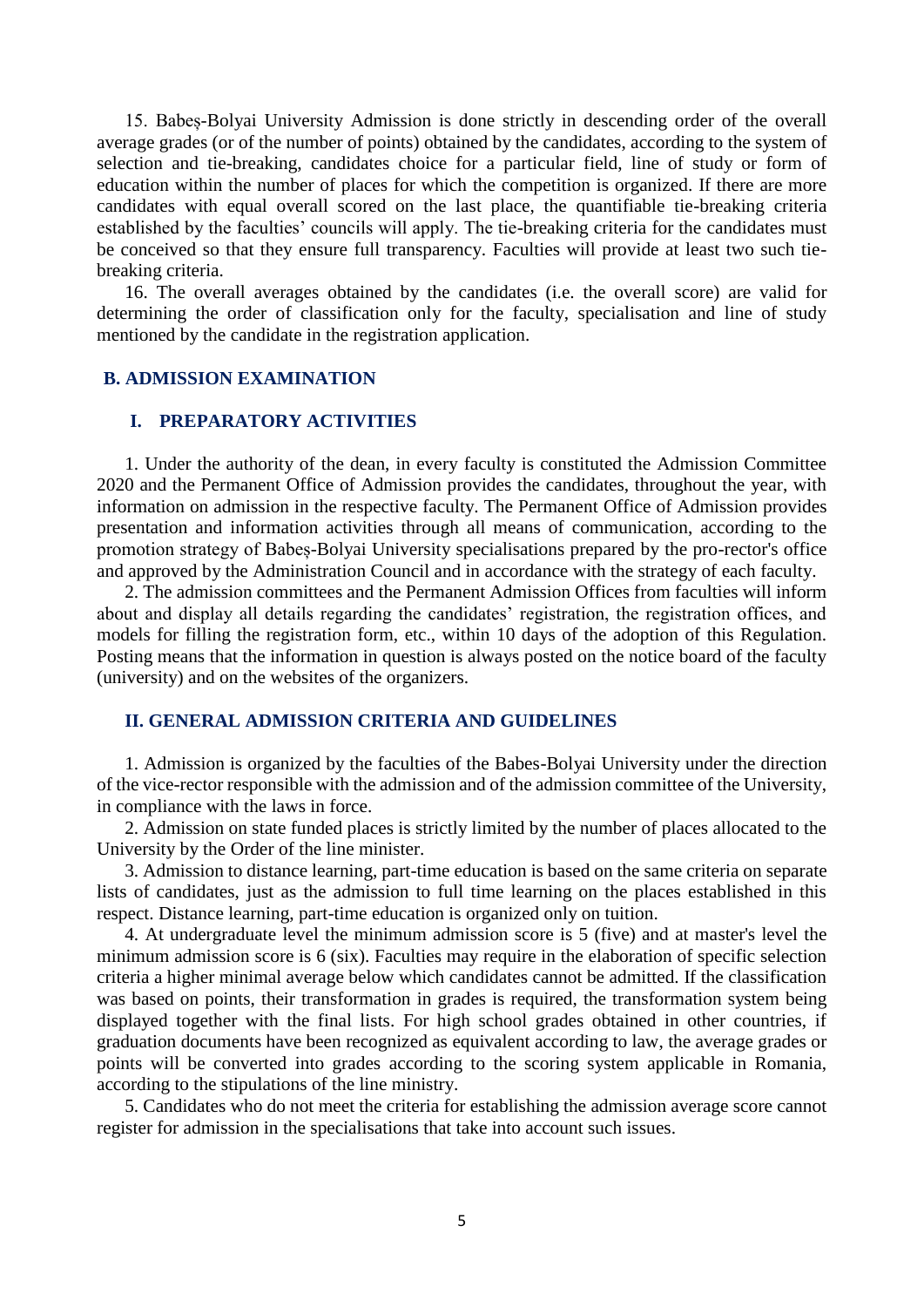### **III. PRE-REGISTRATION, REGISTRATION OF CANDIDATES AND ADMISSION EXAM**

1. In 2020 the admission to higher education at Babeş-Bolyai University can be organized in two sessions. The first session will be held throughout (9-24 July 2020).

In order to fill the vacant places a second session is held in September (7-16 September 2020). The periods include registration, posting results, confirmation of place, respectively the admission tests. The registration periods will end at least 24 hours before the beginning of the first examination test in these specialisations. Applying for admission must be done in person, by presenting an ID card/passport and other papers required by the methodology of each faculty or by another person (on behalf of the candidate) based on power of attorney, or on line. Displaying final results for the second session must take place during September, before the beginning of the 2020-2021 academic year. The calendar of the registration period and the communication of the results of the admission session will be displayed on the university website, faculties being required to notify applicants of any subsequent changes.

No registration, or exams can be organized after the date legally established by each faculty.

2. If following the second admission all state funded places in a specialisation are not filled, the Administration Council of Babeș-Bolyai University will decide on the redistribution of places to other majors in the faculty or to other faculties within the lines of study depending on demand and competition. Students previously admitted on tuition can be moved on these places.

3. Candidates are recommended to use the pre-registration system starting 1 March 2020. The registration period for the 2020 admission at Babeș-Bolyai University starts from 1 March 2020 for the following categories:

a. winners of international vocational contests and sports competitions or other, in accordance with the regulations may be declared admitted based on such performance stipulated by law;

b. faculty graduates who wish to pursue a second degree;

c. baccalaureate holders;

d. graduates who wish to enrol in distance education (undergraduate level), respectively full time and part time education (master**'**s level).

4. The registration of candidates for the entrance exam is organized by the Permanent Offices of Admission, under the direction of the faculties' admission committees. Registration is also available on line. The applicant is fully responsible for correctly submitting all documents required.

5. For registration for the admission examination the universities charge the candidates by law an admission fee, which covers the competition process (regardless of the form of organization) in the respective amount being included also the activities required for analysis of complaints filed within legal term. The admission fee includes the registration fee and the processing fee. Babeș-Bolyai University, Central University Library, Botanical Garden and University restaurants and cafeterias employees and their children, as well as children of teaching and auxiliary staff or of retired employees of the academic and undergraduate education are exempt from paying the registration fee. For the organizational and communication aspects, including any pre-registration, a non-refundable processing fee is applied and it is not subject to exemptions or exceptions. With the exception of candidates who are orphans of both parents and young people from placement centres, who will be exempt from paying the admission fee (consisting of registration fee and processing fee). For candidates coming from orphanages the Babeș-Bolyai University Senate can allocate a number of places without tuition beyond the number of state funded places available.

6. Admission fees are paid for each selection examination with possible exemptions established by the Babeș-Bolyai University Senate. Upon registration, the candidate is required to declare the number of years of study for which s/he benefited from state funding at Babeș-Bolyai University or at another higher education institution.

7. If a candidate for admission to higher education is admitted to no more than two majors, s/he may choose to retain (acquire) a student status to both majors. The candidate must declare in writing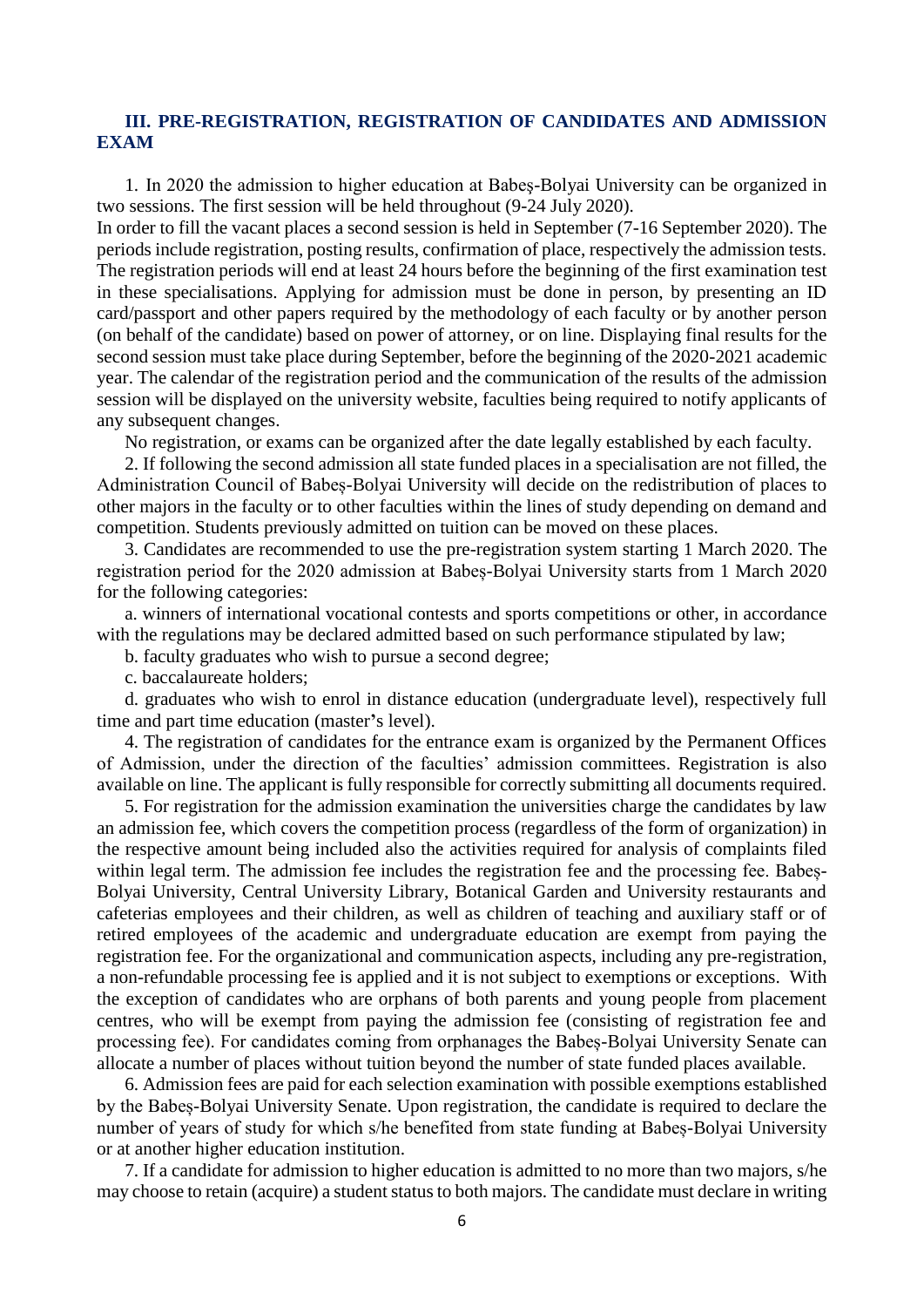within the deadline established by the faculty (**"**confirmation**"**) his/her retaining the place on which they were admitted and they must submit the baccalaureate diploma/ certificate/ certification (for undergraduate level) or the diploma/ certificate/ certification for the previous cycle of academic studies graduated (for master's level) in the original. The Admission Committee may extend the deadline for submitting the baccalaureate diploma in the original if there are delays in issuing the baccalaureate diplomas in high schools.

8. Upon withdrawal from a state funded place after the beginning of the academic year, the student will have consumed one year of his/her state funded status.

9. Candidates admitted on tuition must enrol in the first year, sign a study agreement with the university and pay the first instalment of the tuition fee. If the student submits to the faculty secretariat a registered request to withdraw from studies, the tuition fee paid will be fully refunded. The tuition fee paid upon confirmation of occupying the place on tuition will be returned in case of being moved on a state funded place.

10. If a candidate admitted on a state-funded place renounces their student status gained through competition, or does not confirm the place by the established deadline, the place thus freed is redistributed in descending order as such:

a. one of the candidates who obtained the overall average equal to that of the last candidate admitted, by applying the tiebreaker criteria established by the faculty.

b. the first of the candidates below the overall average score of the candidates admitted on state funded places.

c. by redistribution within line of study, faculty, and university, as determined by the methodology of the faculty, namely of the university, and with the approval of the Administration Council.

11. Upon registration candidates will fill in a standard form, under signature, with all data required by the form. Particular attention is drawn to the necessity to specify the option for the specialisation, language of study, type of education (full time, part time, distance learning) and the funding system. Further attention will be drawn to the fact that if the specialisation does not have enough candidates in order to form a study formation, they can opt for a specialisation in the same field at the same college, but the second, or third, etc. option must be filled out upon registration, in the registration form provided by the faculty. After the application period ends the order of options as well as other information in the application list cannot be further changed.

12. Candidates will be informed on all the details of admission or specialisation, as faculties will provide knowledgeable staff comprising also teachers, along study lines, in order to communicate with students in the languages in which Babeş-Bolyai University provides educational services to the respective faculties. Those responsible with the lines of study are answerable for ensuring these conditions.

Upon confirmation of place in person, the candidate admitted to the university will submit a file with the following documents:

- a. high school baccalaureate diploma or equivalence certification and the high school transcript, both in original copies for undergraduate and master's level; candidates who are already students will submit the high school baccalaureate diploma and school transcript in certified copies **"**according to the original**"** based on original documents submitted by the student or certified copies, accompanied by a certification (in original) attesting to the student status of the candidate and to the original of the diploma being submitted at the first faculty;
- b. birth certificate in certified copy **"**according to the original**"** based on the original document presented by the student or certified copy;
- c. medical certificate (in original);
- d. two standard photos 3cm/4 cm;
- e. graduate diploma or equivalence certification and the graduate diploma transcript/undergraduate studies transcript, both in original copies for master's level;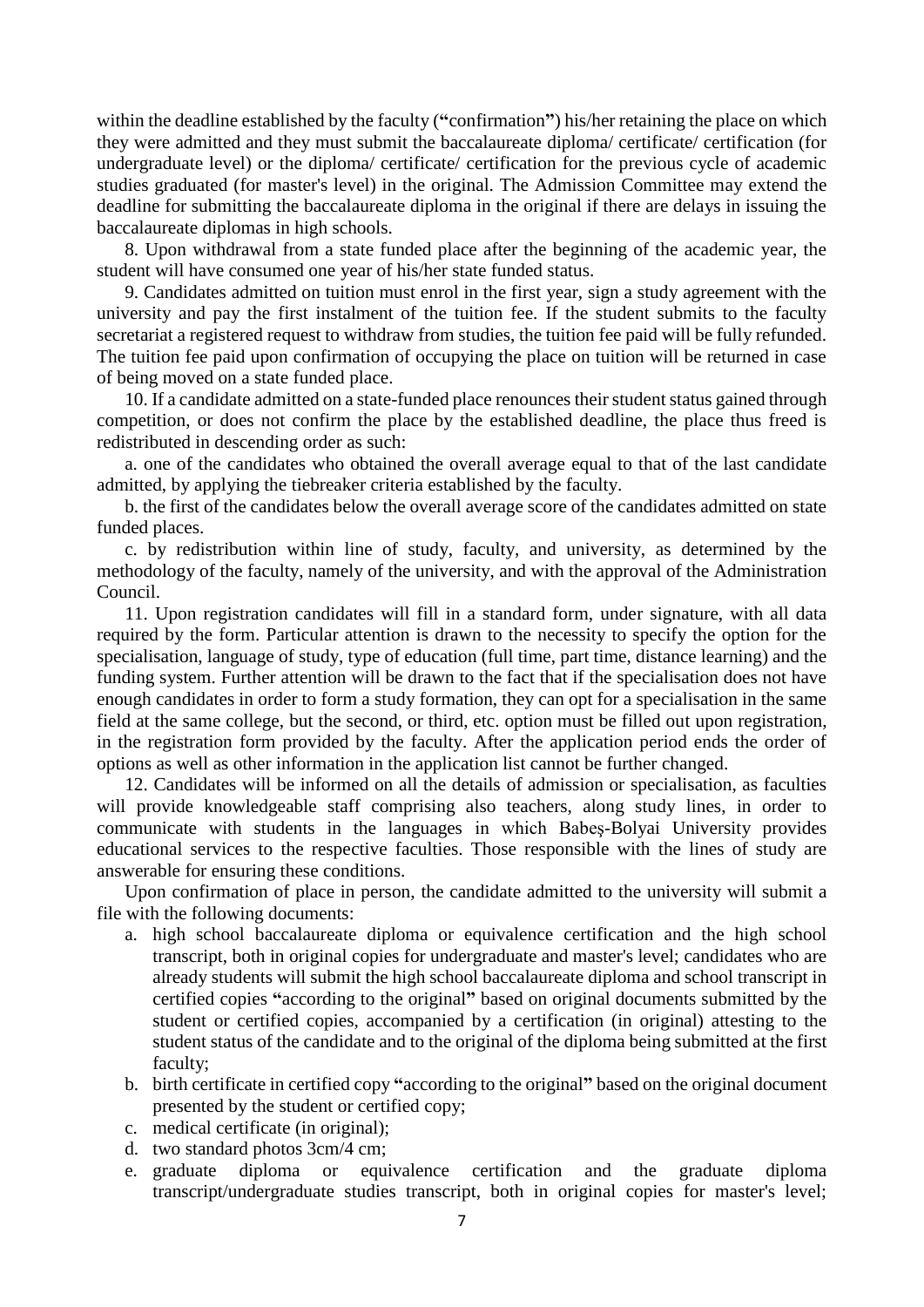candidates who are already students will submit the graduate diploma and graduate diploma transcript in certified copies **"**according to the original**"** based on original documents submitted by the student or certified copies, accompanied by a certification (in original) attesting to the student status of the candidate, the type of funding, and to the original of the graduate diploma being submitted at the first faculty;

- f. academic studies agreement;
- g. other documents established through the methodology of the faculty.

Emergency Government Ordinance 41/2016 eliminates the requirement for certified copies of documents, replacing them with certification of compliance with the original by the designated person in each faculty.

13. Faculties which deem it necessary may establish tests for the candidates, such as physical strength tests and/ or a special medical examination. Only the candidates who pass these tests remain registered.

### **IV. DISPUTE SETTLEMENT**

1. Admission examination results, verified and approved by the faculty admission committee, are made public through immediate display in a visible place in the faculty, mentioning the date and time of display.

- 2. Until this final phase the following intermediate phases take place:
- a. Processing of the grades obtained by the candidates;
- b. The final average grade (overall score) of each candidate is calculated as the arithmetic sum, with two decimals (without rounding off) of the final scores obtained in all tests and listed in the reports of the examination.
- c. Results of admission, signed by the chair of the committee per faculty and by the Rector of the university, are displayed on the notice board of the faculty. The lists of candidates admitted on budget and on tuition will be displayed, in descending order of the average score (and other additional criteria) and also the list of rejected candidates (for all specialisations), in alphabetical order. The lists will be encoded. In addition to all mentioned in chapter IV section 1, the deadline and location for filing complaints must be indicated.

3. Complaints will be filed to the faculty where the candidate sat for the admission exam, within 48 hours after the posting of results, and will be settled by the admission committee of the faculty. The admission committees of faculties will publicly post the resolution. If the applicant is dissatisfied with the resolution of the complaint or believes that the resolution has no legal basis, s/he may refer to the university admissions committee.

4. Dispute resolution is publicly displayed by the Complaints committee of the faculty. After the end of the period for solving and responding to complaints, the result of the admission is considered final and cannot be modified, except through withdrawal, failure to confirm and shifting. After establishing the final result, appeals which are not based on the knowledge of the admission methodology are not accepted.

### **V. FINAL PROVISIONS**

1. Before displaying the results, faculties will submit to the Rector's office the final lists of candidates admitted in the academic year, date after which further modifications are no longer allowed. Subsequent withdrawals and moves are solved through the mechanisms available for those enrolled. These lists will be signed by the Chair of the Admissions Committee of the University and will be the basic instrument that will be used for enrolment.

2. Adoption of this Regulation revokes prior ordinances and regulations. Any change can be made only with the approval of the Babeș-Bolyai University Senate, or by issuing mandatory regulations.